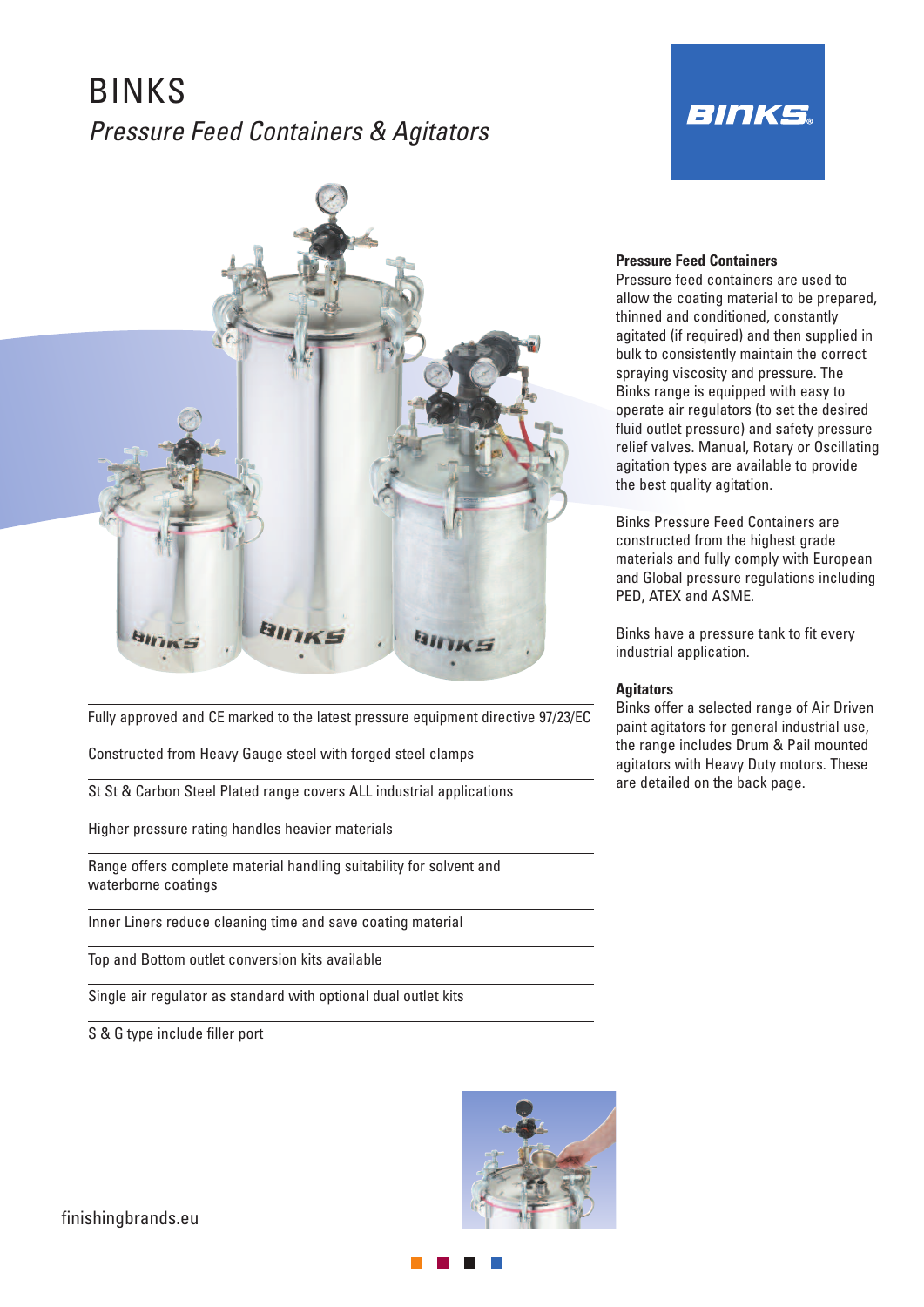**BINKS** 



**Zinc Plated for Solvent-Based Coatings (10 litres)** Shown with optional twin air regulators.



**Stainless Steel Wetted Parts (10 litres)** Stainless steel passageways for solvent and waterborne materials.



**Stainless Steel Construction throughout (10, 40 and 60 litre capacity)** For waterborne and solvent based materials.



**Galvanised Carbon Steel (40 litres)** For solvent based materials.

**Bottom Outlet Kits for 183G- and 183S- ASME Code Tanks:** Bottom outlets kits include sturdy steel legs, mounting fasteners, fittings and outlet pipe.

|                     | <b>Bottom Outlet Kit</b> | <b>Fluid Outlet if using</b><br><b>Bottom Outlet Kit</b> |
|---------------------|--------------------------|----------------------------------------------------------|
| 10 litre Tanks      | 183-3000                 | $3/4$ " NPT(m) or $3/4$ " NPS(m)                         |
| 40 & 60 litre Tanks | 183-3001                 | $3/4''$ NPT(m) or $3/4''$ NPS(m)                         |

**Note:** A disposable tank liner is supplied with all pressure tanks as standard. Replacement tank liner part numbers are:

10 litre (2.8 gal.) – PT-78-K10 or K60 40 litre (11.8 gal.) – PTL-412-K8 60 litre (19.8 gal.) PTL-415-K10

*When combined with the use of disposable liners, there is no more economical way to run a paint operation for most applications.*

# **Pressure Feed Containers - Accessories**

**Bottom outlet conversion kits** QMS-443 for 40 & 60 litre and QMS-435 for 10 litre St St tanks.

- Air Regulator Kits Pressure tanks are supplied with one air regulator as standard Optional kits are available.
- Model QMS-436: One gauge, one regulator. Converts single regulation to dual.
- Model QMS-4006: One gauge, one regulator. Regulates and indicates tank pressure.

Model QMS-4007: Two gauges, two regulators. Controls tank pressure and atomisation air pressure to gun.

**For further detailed pressure tank information please refer to the appropriate service bulletin.**





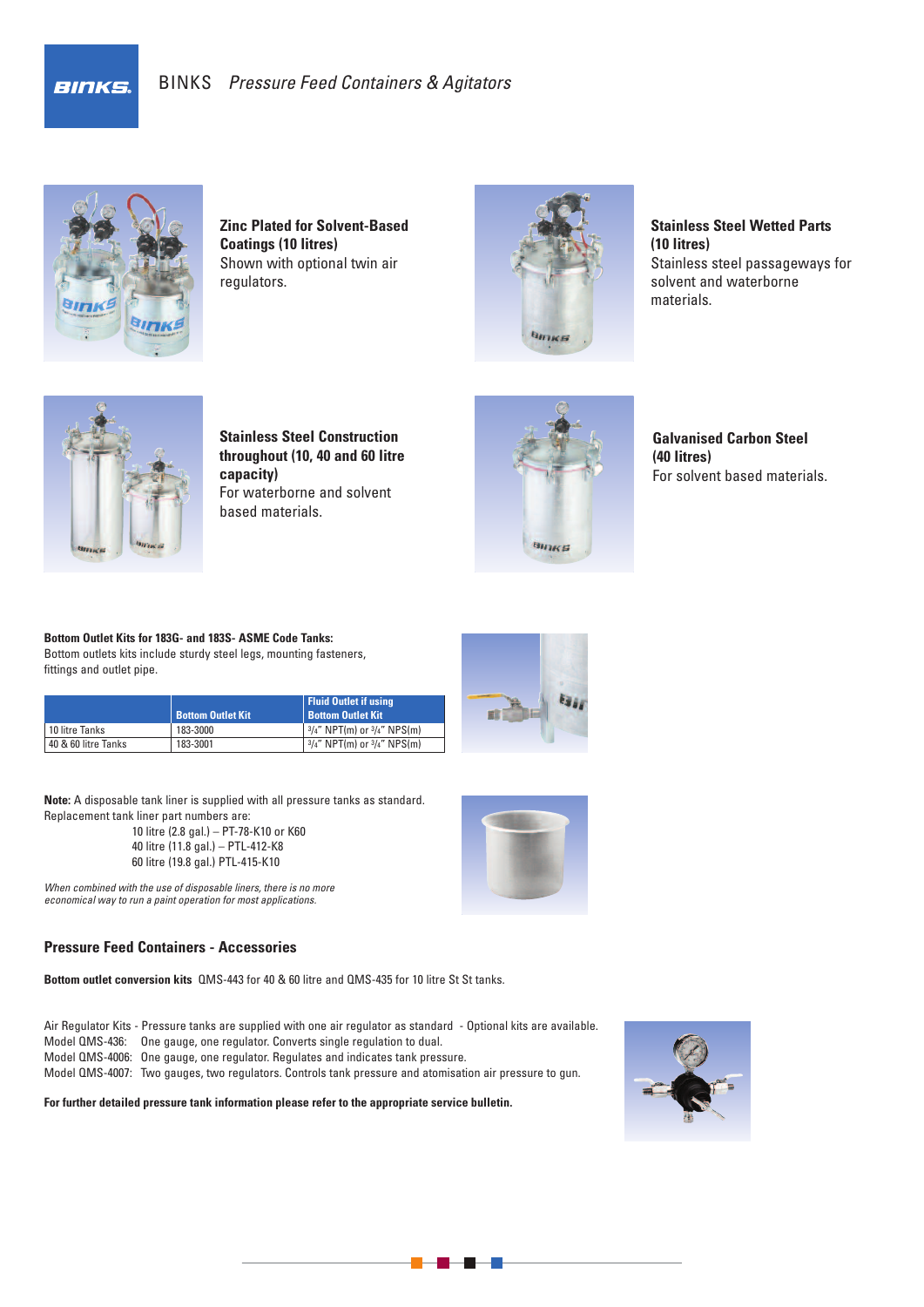|                                                                                                                                                                                                                                                                                                                                                                                                                                                                                                                                                                                                                                  | Part No.                | <b>Capacity</b><br><b>Litres</b> | <b>US Gallon</b> | <b>Pressure Feed Tank -</b><br><b>Construction type</b> | <b>Agitation</b>               | <b>Agitator</b><br>type* | Air<br>inlet | <b>Fluid</b><br>outlet | <b>bar</b> | <b>Max. Pressure</b><br>(psi) |
|----------------------------------------------------------------------------------------------------------------------------------------------------------------------------------------------------------------------------------------------------------------------------------------------------------------------------------------------------------------------------------------------------------------------------------------------------------------------------------------------------------------------------------------------------------------------------------------------------------------------------------|-------------------------|----------------------------------|------------------|---------------------------------------------------------|--------------------------------|--------------------------|--------------|------------------------|------------|-------------------------------|
|                                                                                                                                                                                                                                                                                                                                                                                                                                                                                                                                                                                                                                  | 83C-210-CE              | 10                               | 2.8              | Zinc plated - Carbon Steel                              | No Agitation                   | None                     | 1/4"         | 3/8"                   | 5.5        | 80                            |
| <b>Plated</b>                                                                                                                                                                                                                                                                                                                                                                                                                                                                                                                                                                                                                    | 83C-211-CE              | 10                               | 2.8              | Zinc plated - Carbon Steel                              | <b>Direct Drive</b>            | D                        | 1/4"         | $\frac{3}{8}$          | 5.5        | 80                            |
| Zinc<br>2.8<br>10<br>83Z-210-CE<br><b>Stainless</b><br>"Wetted"<br>83Z-211-CE<br>10<br>2.8<br><b>Parts</b><br>2.8<br>10<br>183S-210-CE<br>2.8<br>183S-211-CE<br>10<br>2.8<br>183S-212-CE<br>10<br>Fully<br>2.8<br>183S-213-CE<br>10<br><b>Stainless</b><br>Steel<br>40<br>11.8<br>183S-1010-CE<br>40<br>11.8<br>183S-1012-CE<br>11.8<br>183S-1013-CE<br>40<br>11.8<br>183G-1010-CE<br>40<br>11.8<br>183G-1012-CE<br>40<br>Galvanised<br><b>Steel</b><br>40<br>11.8<br>183G-1013-CE<br>60<br>19.8<br>183S-1510-CE<br><b>Fully</b><br>183S-1512-CE<br>60<br>19.8<br><b>Stainless</b><br><b>Steel</b><br>19.8<br>183S-1513-CE<br>60 | <b>Rotary Agitation</b> |                                  |                  |                                                         |                                |                          |              |                        |            |                               |
|                                                                                                                                                                                                                                                                                                                                                                                                                                                                                                                                                                                                                                  |                         |                                  |                  | Stainless Steel Lid and                                 | <b>No Agitation</b>            | None                     | 1/4"         | 3/8"                   | 5.5        | 80                            |
|                                                                                                                                                                                                                                                                                                                                                                                                                                                                                                                                                                                                                                  |                         |                                  |                  | st st fluid passages                                    |                                |                          |              |                        |            |                               |
|                                                                                                                                                                                                                                                                                                                                                                                                                                                                                                                                                                                                                                  |                         |                                  |                  | Stainless Steel Lid and                                 | <b>Direct Drive</b>            | D                        | $1/4$ "      | 3/8"                   | 5.5        | 80                            |
|                                                                                                                                                                                                                                                                                                                                                                                                                                                                                                                                                                                                                                  |                         |                                  |                  | st st fluid passages                                    | <b>Rotary Agitation</b>        |                          |              |                        |            |                               |
|                                                                                                                                                                                                                                                                                                                                                                                                                                                                                                                                                                                                                                  |                         |                                  |                  | Fully Stainless steel -                                 | No Agitation                   | None                     | $1/4$ "      | 3/8"                   | 7.6        | 110                           |
|                                                                                                                                                                                                                                                                                                                                                                                                                                                                                                                                                                                                                                  |                         |                                  |                  | Electropolished                                         |                                |                          |              |                        |            |                               |
|                                                                                                                                                                                                                                                                                                                                                                                                                                                                                                                                                                                                                                  |                         |                                  |                  | Fully Stainless steel -                                 | <b>Direct Drive</b>            | D                        | 1/4"         | 3/8"                   | 7.6        | 110                           |
|                                                                                                                                                                                                                                                                                                                                                                                                                                                                                                                                                                                                                                  |                         |                                  |                  | Electropolished                                         | <b>Rotary Agitation</b>        |                          |              |                        |            |                               |
|                                                                                                                                                                                                                                                                                                                                                                                                                                                                                                                                                                                                                                  |                         |                                  |                  | Fully Stainless steel -                                 | <b>Manual Agitation</b>        | Manual                   | 1/4"         | 3/8"                   | 7.6        | 110                           |
|                                                                                                                                                                                                                                                                                                                                                                                                                                                                                                                                                                                                                                  |                         |                                  |                  | Electropolished                                         |                                |                          |              |                        |            |                               |
|                                                                                                                                                                                                                                                                                                                                                                                                                                                                                                                                                                                                                                  |                         |                                  |                  | Fully Stainless steel -                                 | <b>Gear Reduction</b>          |                          | $1/4$ "      | 3/8"                   | 7.6        | 110                           |
|                                                                                                                                                                                                                                                                                                                                                                                                                                                                                                                                                                                                                                  |                         |                                  |                  | Electropolished                                         | <b>Rotary Agitation</b>        |                          |              |                        |            |                               |
|                                                                                                                                                                                                                                                                                                                                                                                                                                                                                                                                                                                                                                  |                         |                                  |                  | Fully Stainless steel -                                 | No Agitation                   | None                     | $1/4$ "      | 3/8"                   | 7.6        | 110                           |
|                                                                                                                                                                                                                                                                                                                                                                                                                                                                                                                                                                                                                                  |                         |                                  |                  | Electropolished                                         |                                |                          |              |                        |            |                               |
|                                                                                                                                                                                                                                                                                                                                                                                                                                                                                                                                                                                                                                  |                         |                                  |                  | Fully Stainless steel -                                 | Manual/Option                  | Manual                   |              |                        |            |                               |
|                                                                                                                                                                                                                                                                                                                                                                                                                                                                                                                                                                                                                                  |                         |                                  |                  | Electropolished                                         | <b>Reciprocating Agitation</b> | $R^*$                    | 1/4"         | 3/8"                   | 7.6        | 110                           |
|                                                                                                                                                                                                                                                                                                                                                                                                                                                                                                                                                                                                                                  |                         |                                  |                  | Fully Stainless steel -                                 | <b>Gear Reduction</b>          |                          | 1/4"         | $\frac{3}{8}$          | 7.6        | 110                           |
|                                                                                                                                                                                                                                                                                                                                                                                                                                                                                                                                                                                                                                  |                         |                                  |                  | Electropolished                                         | <b>Rotary Agitation</b>        |                          |              |                        |            |                               |
|                                                                                                                                                                                                                                                                                                                                                                                                                                                                                                                                                                                                                                  |                         |                                  |                  | <b>Galvanised Carbon Steel</b>                          | <b>No Agitation</b>            | <b>None</b>              | 1/4"         | 3/8"                   | 7.6        | 110                           |
|                                                                                                                                                                                                                                                                                                                                                                                                                                                                                                                                                                                                                                  |                         |                                  |                  | <b>Galvanised Carbon Steel</b>                          | Manual/Option                  | Manual                   |              |                        |            |                               |
|                                                                                                                                                                                                                                                                                                                                                                                                                                                                                                                                                                                                                                  |                         |                                  |                  |                                                         | <b>Reciprocating Agitation</b> | $R^*$                    | 1/4"         | 3/8"                   | 7.6        | 110                           |
|                                                                                                                                                                                                                                                                                                                                                                                                                                                                                                                                                                                                                                  |                         |                                  |                  | <b>Galvanised Carbon Steel</b>                          | <b>Gear Reduction</b>          |                          | $1/4$ "      | 3/8"                   | 7.6        | 110                           |
|                                                                                                                                                                                                                                                                                                                                                                                                                                                                                                                                                                                                                                  |                         |                                  |                  |                                                         | <b>Rotary Agitation</b>        |                          |              |                        |            |                               |
|                                                                                                                                                                                                                                                                                                                                                                                                                                                                                                                                                                                                                                  |                         |                                  |                  | Fully Stainless steel -                                 |                                |                          |              |                        |            |                               |
|                                                                                                                                                                                                                                                                                                                                                                                                                                                                                                                                                                                                                                  |                         |                                  |                  | Electropolished                                         | No agitation                   | None                     | 1/4"         | 3/8"                   | 7.6        | 110                           |
|                                                                                                                                                                                                                                                                                                                                                                                                                                                                                                                                                                                                                                  |                         |                                  |                  | Fully Stainless steel -                                 |                                |                          |              |                        |            |                               |
|                                                                                                                                                                                                                                                                                                                                                                                                                                                                                                                                                                                                                                  |                         |                                  |                  | Electropolished                                         | <b>Manual Agitation</b>        | Manual                   | 1/4"         | 3/8"                   | 7.6        | 110                           |
|                                                                                                                                                                                                                                                                                                                                                                                                                                                                                                                                                                                                                                  |                         |                                  |                  | Fully Stainless steel -                                 | <b>Gear Reduction</b>          |                          | 1/4"         | 3/8"                   | 7.6        | 110                           |
|                                                                                                                                                                                                                                                                                                                                                                                                                                                                                                                                                                                                                                  |                         |                                  |                  | Electropolished                                         | <b>Rotary Agitation</b>        |                          |              |                        |            |                               |

# **Pressure Feed Containers - Range and Specification**

## **\*Agitator types :-**

- **D** Direct Drive Agitator Air powered direct drive agitator assembly with  $\frac{1}{2}$  hp air motor and a three blade propeller to keep materials in suspension even with high solids.
- **I** Indirect Air Motor Drive Standard duty, smooth running with gear reducer, 1/2 hp, 15:1 ratio, 20 to 120 RPM. Inc throttling valve, fittings and hose for connection to air supply on tank lid. Air consumption is approx 6 CFM @ 50 RPM.
- **R** Reciprocating Air Motor Drive 180° reciprocating action provides excellent agitation of all types of materials. Particularly important for waterborne shear sensitive materials. Very low air consumption.

Note: Binks tanks are supplied with NPS threads as standard. For BSP threads, add a 'B' after the part no. Example: 183S-210-CE-B







*Agitator type R (optional). 105451\* L20 kit to provide reciprocating agitator on 183S-1012-CE & 183G-1012-CE pressure tanks*

**Binks drive unit for 205 litre (55 gallon) drums**

## **Model 31-401 Agitator Drive**

- Air Motor Drive Unit with gear reducer
- Shipping Wt.: 9.1 kg (20 lbs)
- $1/2$  HP; 15:1 Ratio; 40 RPM output
- Ref. Part Sheet 77-2804

*Speed:* Speed of the air motor is regulated by an air adjusting valve (part no. HAV-500). The speed of the agitator shaft below the reduction gear box should not run faster than 30 to 40 RPM maximum.

## **DeVilbiss indirect air motor drive for drum mounting**

- $\blacksquare$  Indirect geared air motor drive, oil less design
- **Fully approved to ATEX**
- 30 to 100 RPM
- Stainless steel material, wetted parts
- **-** 15:1 ratio